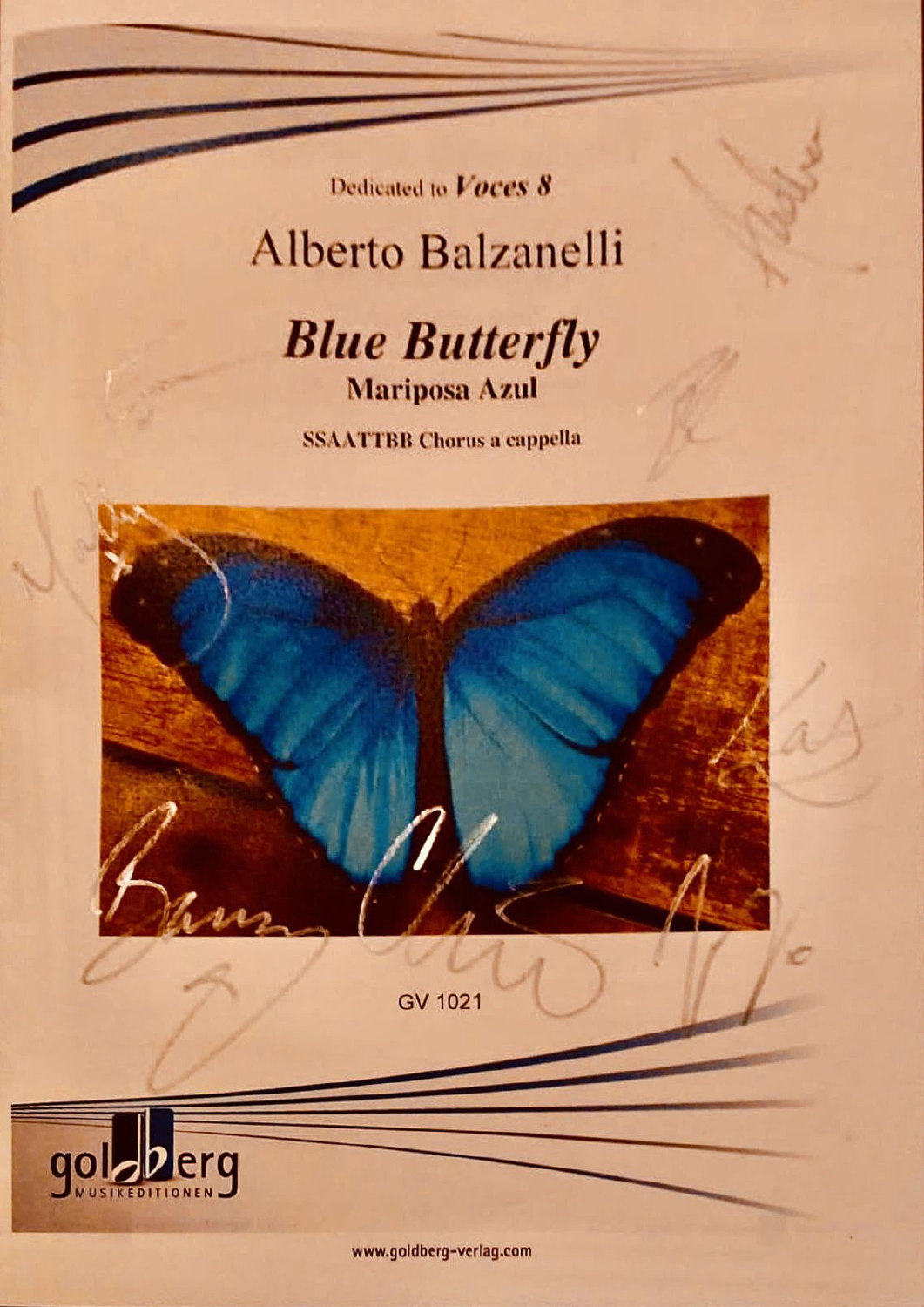Dedicated to Voces 8

Mariposa azul

Alberto Balzanelli